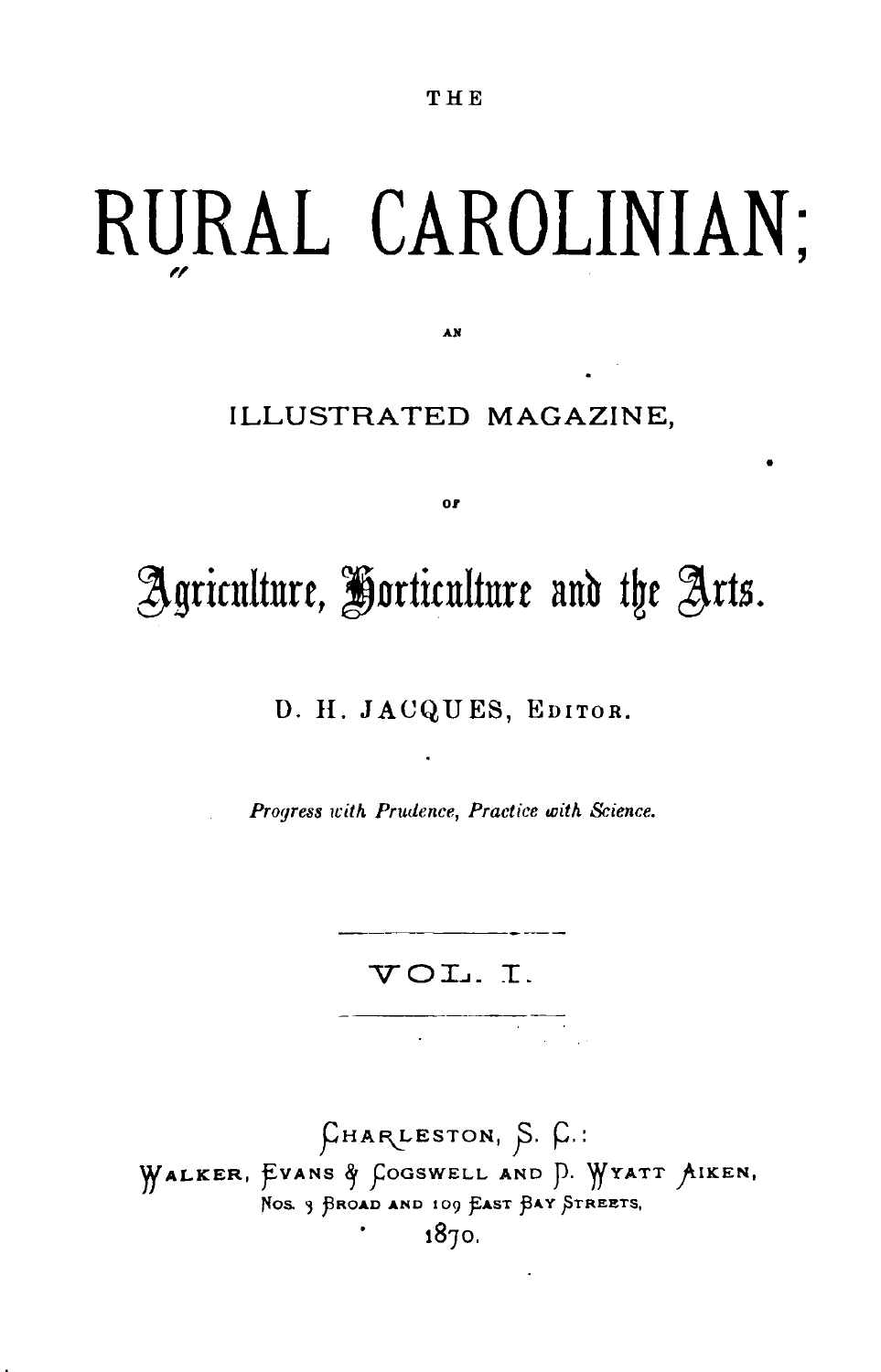sufficient size, combined with the necessary mineral ingredients required to perfect the seed. The lint being only an appendage of the seed, it follows that there must be food enough to mature the seed before we can secure the lint. This is the main fact; but we can also take advantage of the laws which govern variation in plants, and, by repeated and careful selection, obtain a variety whieh will give this appendage in greater quantity or of longer and finer texture. This subject is merey alluded to in illustration of what has been said before. It is of great significance, and deserves more attention than we can now devote to it. R.

## Notice of the Guanape Island Guano.

This variety of Peruvian guano has the present season, for the first time, made its appearance in Charleston. The ship Elliott Ritchie, (formerly the Harriet Lane, of the United States Navy,) loaded with this commodity, hav. ing on her way to Baltimore been disabled off Hatteras, was oompelled to put back to this port, where her cargo has been discharged and sold. An opportunity was thus ufforded me by her consignees, Messrs. G. W. Williams & Co., to examine the cargo.

A similar occurrence enabled me fifteen years ago to inspect the first cargo of the stony phosphate of Mong's Island, in the Caribbean Sea, when a vessel also on its way to Baltimore, was forced to stop here and discharge for repairs. I then analyzed aud described (in *Silliman's American Journal of Science)* this species, under the name of Pyroclasite, as a substance unknown to science. This name was applied from its property of flying to pieces when strongly heated. The nodular phosphates of Sonth Carolina, for the most part, belong to the same species; though they are rarely as rich in phosphate of lime as the mineral from the Musquito coast.

Guanape is a small island, scarcely two miles in diameter, but with an elevation of over one thousand feet above the sea, situated upwards of 400 miles to the northeast of the Chincha Islands, in lat.  $8^{\circ}$  25' S., and long. 79° 25' W. Many thousand Coolies are there employed, under agents of the Peruvian Government, in digging and loading the guano; and, already, hundreds of ships find constant employment in its transportation to various quarters of the globe. Charleston will take a deeper interest in this production, as it is understood that arrangements are in view for its shipment direct to this port. Should this come to pass, it will form very largely the ammoniacal constituent of our artificial fertilizers; as nothing could be better adapted to the purpose, when employed as a mixture with the South Carolina Phosphates, in tbe ratio of one part of the former to three of the latter.

The present cargo consisted of about 900 tons, and was quite uniform in its character. Two commercial analyses, made from different parts of the cargo, by Prof. Charles U. Shepard, Jr., State Inspector of Fertilizers, gave the following results :

 $\overline{N}_0$ ,  $\overline{8}$ ,  $\overline{2}$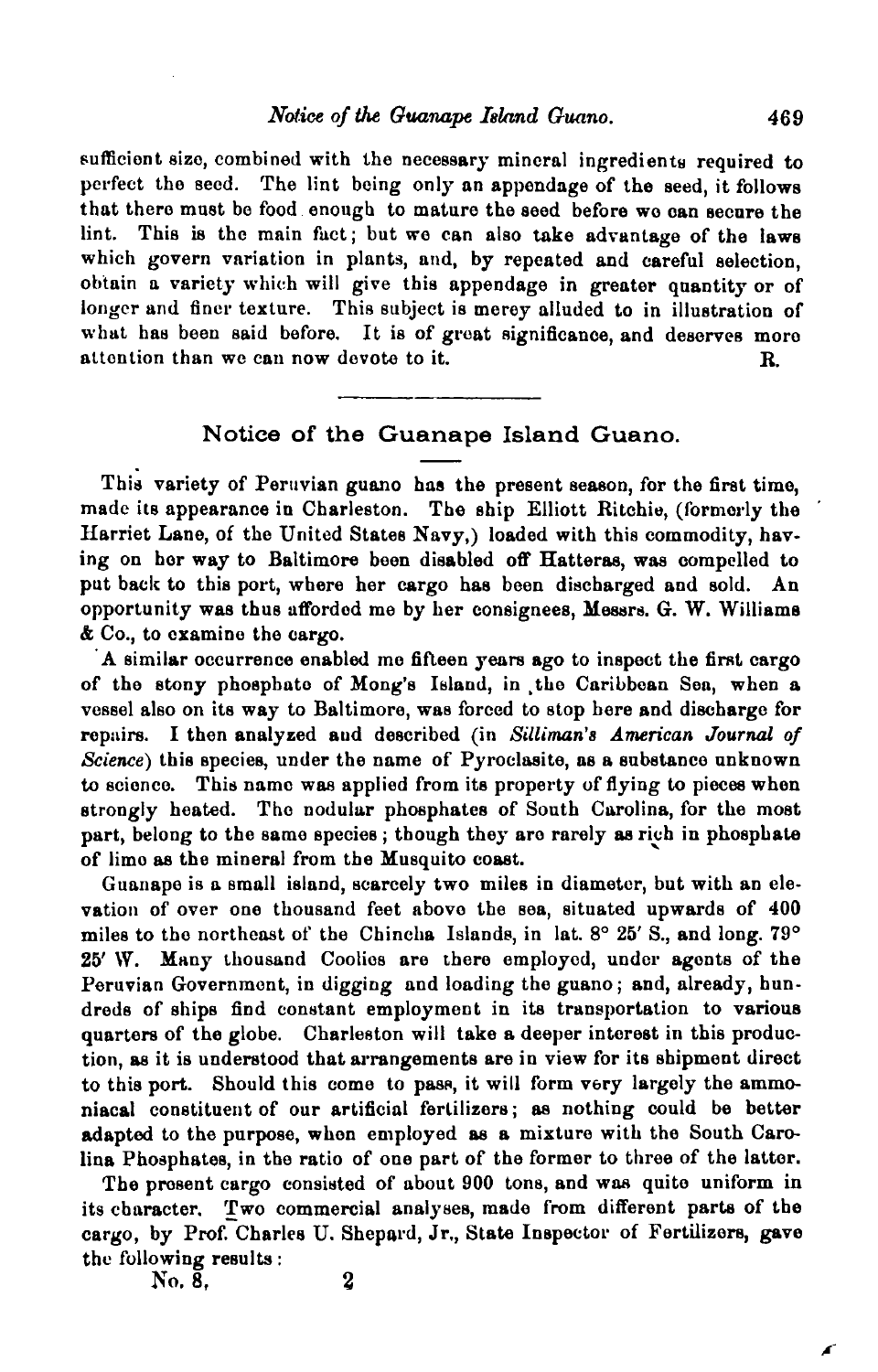## 470 *Notice of the Guanape Island Guano.*

|                                                                                                                                                                                                                                                                                                  | (1.) | (2.)  |
|--------------------------------------------------------------------------------------------------------------------------------------------------------------------------------------------------------------------------------------------------------------------------------------------------|------|-------|
|                                                                                                                                                                                                                                                                                                  |      | 23.10 |
|                                                                                                                                                                                                                                                                                                  |      | 38.53 |
|                                                                                                                                                                                                                                                                                                  |      | 10.22 |
|                                                                                                                                                                                                                                                                                                  |      | 16.13 |
|                                                                                                                                                                                                                                                                                                  |      | 35.21 |
|                                                                                                                                                                                                                                                                                                  |      | 1.46  |
| It hence appears that the Guanape guano does not differ essentially from                                                                                                                                                                                                                         |      |       |
| $\mathbf{u}$ and $\mathbf{u}$ and $\mathbf{u}$ and $\mathbf{u}$ and $\mathbf{u}$ and $\mathbf{u}$ and $\mathbf{u}$ and $\mathbf{u}$ and $\mathbf{u}$ and $\mathbf{u}$ and $\mathbf{u}$ and $\mathbf{u}$ and $\mathbf{u}$ and $\mathbf{u}$ and $\mathbf{u}$ and $\mathbf{u}$ and $\mathbf{u}$ and |      |       |

that of the Chincha group generally.

Without carrying farther the comparison between the Guanape and the Chincha productions, I proceed to state a few chemical and mineralogical observations I have been able to make upon the prcsent cargo.

The efflux of ammoniacal fumes is pungent on exposure to the air. The ammonia, however, does not chiefly proceed from the spontaneous decomposition of the already-formed carbonate of ammonia, or from nitrogenized compounds, (guanine, guanadine, uric acid, etc., which form a large part of the guano,) but largely from the phosphate of ammonia, whereby this salt become8 a biphosphate, and also from certain double salts, into whose composition the sulphate of ammonia enters.

An aqueous solution of the guano reacts as an acid, partly from oxalic acid, and partly from the presence of biphosphate of ammonia; so that the solution froths for some time, like freshly-opened ale or porter; after which it is neutral to test-paper.

One of the most interesting crystalline minerals found in this guano has not before attracted attention. It occurs in irregular balls and veins, often an inch or more in thickness, having somewhat the appearance of the red Cheshire rock-salt, with this difference, that the cleavage (which is easy) is not cubical, but rhombic. Its hardness is between that of salt and talc. Specific gravity, 2.3. It requires between four and five parts of water at 60° F. for solution. Taste bitter and saline. It is composed of

99.38

It loses ammonia slightly on exposure to the air, and becomes of a lighter color. Heated to redness, it evolves the sulphate of ammonia, accompanied by other change8, leaving a re8idue of about 70 per cent. of a slightly acid 8ulphate of potash. I have named the substance *Guanapite,* from it8 locality.

Another equally curious and novel substance was found, in a few examples only, in the cargo, as a pseudomorph of a bird's egg, having the size and shape of that of the domestic duck. They are called fossil eggs at the island. Exteriorly, they are white; and seem to retain portions of the original shell; but these, when scaled off and tested, seemed to be a mixture of the oxalate and phosphate of lime. Within, the substance is foliated, easily cleavable, with

**---**